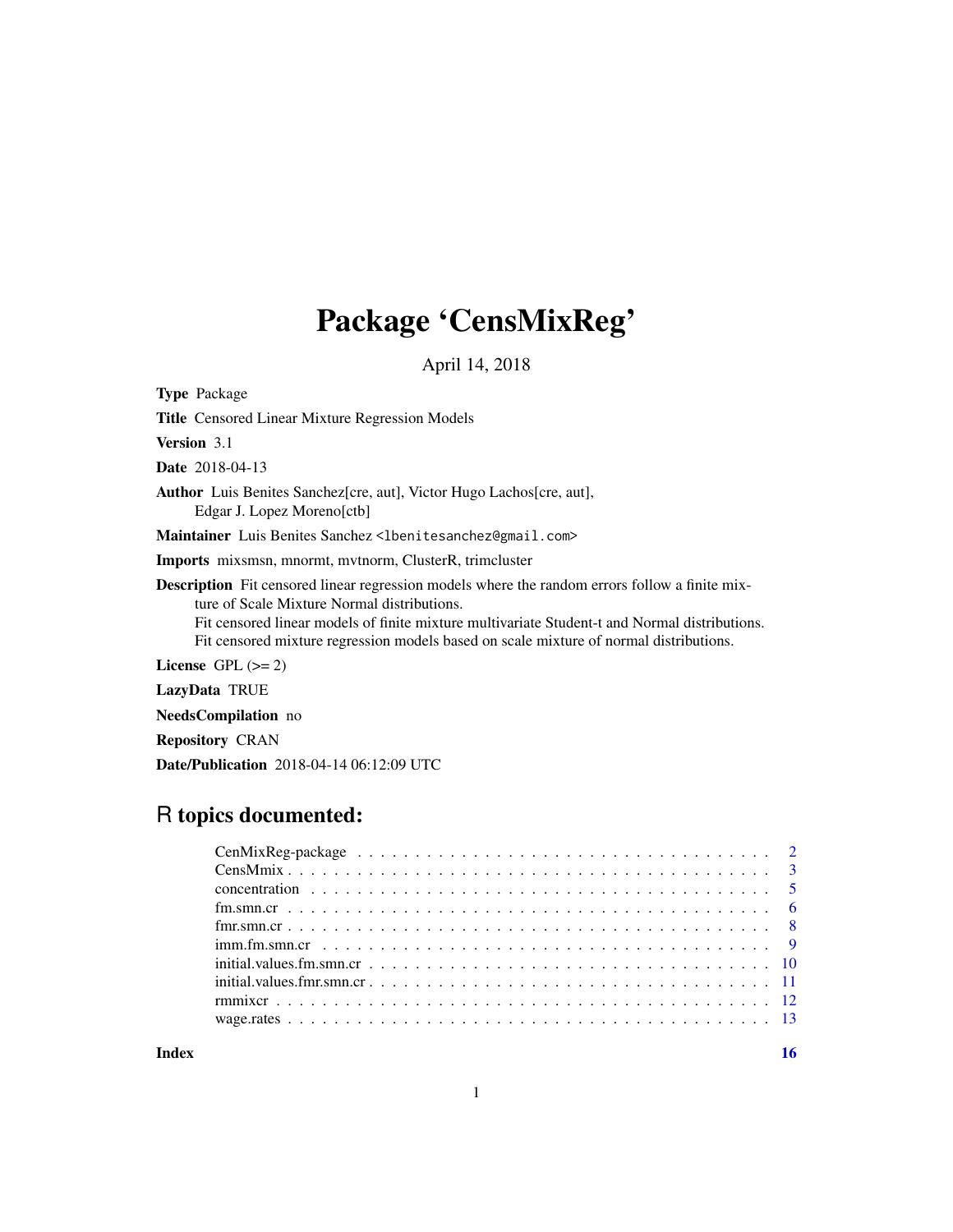<span id="page-1-0"></span>

#### Description

This package contains a principal function that performs to estimate the parameters of a regression model considering an error that follows a finite mixture of Scale mixture of normal distributions, using an analytically simple and efficient EM-type algorithm for iteratively computing maximum likelihood estimates of the parameters. Also contains a function for estimate the parameters of a censored linear models of finite mixture multivariate Student-t and Normal distributions.

#### Details

| Package: | CensMixReg |
|----------|------------|
| Type:    | Package    |
| Version: | 1.5        |
| Date:    | 2017-07-26 |
| License: | $GPL (=2)$ |

#### Author(s)

Luis Benites Sanchez <lbenitesanchez@gmail.com>, Victor Hugo Lachos <hlachos@ime.unicamp.br> and Edgar J. Lopez Moreno <edgar.javier.lopez.moreno@gmail.com>

Maintainer: Luis Benites Sanchez <lbenitesanchez@gmail.com>

#### References

Benites, L., Lachos, V.H., Cabral, C.R.B. (2015). Robust Regression Modeling for Censored Data Based on Mixtures of Student-t Distributions. Technical Report 5, Universidade Estadual de Campinas. <http://www.ime.unicamp.br/sites/default/files/rp05-15.pdf>

Benites, L., Lachos, V.H., H. Bolfarine (2017). Robust Regression Modeling of Censored Databased on Mixtures of Scale Mixtures of Normal Distributions. Technical Report 1, University of Connecticut.

Karlsson, M. & Laitila, T. (2014). Finite mixture modeling of censored regression models. Statistical papers, 55(3), 627-642.

Massuia, M. B., Cabral, C. R. B., Matos, L. A. & Lachos, V. H. (2014). Influence diagnostics for student-t censored linear regression models. Statistics, (ahead-of-print), 1-21.

Arellano-Valle, R., Castro, L., Gonzalez-Farias, G. & Munoz-Gajardo, K. (2012). Student-t censored regression model: properties and inference. Statistical Methods & Applications, 21, 453-473.

Garay, A. M., Lachos, V. H., Bolfarine, H. & Cabral, C. R. (2015). Linear censored regression models with scale mixtures of normal distributions. Statistical Papers, pages 1-32.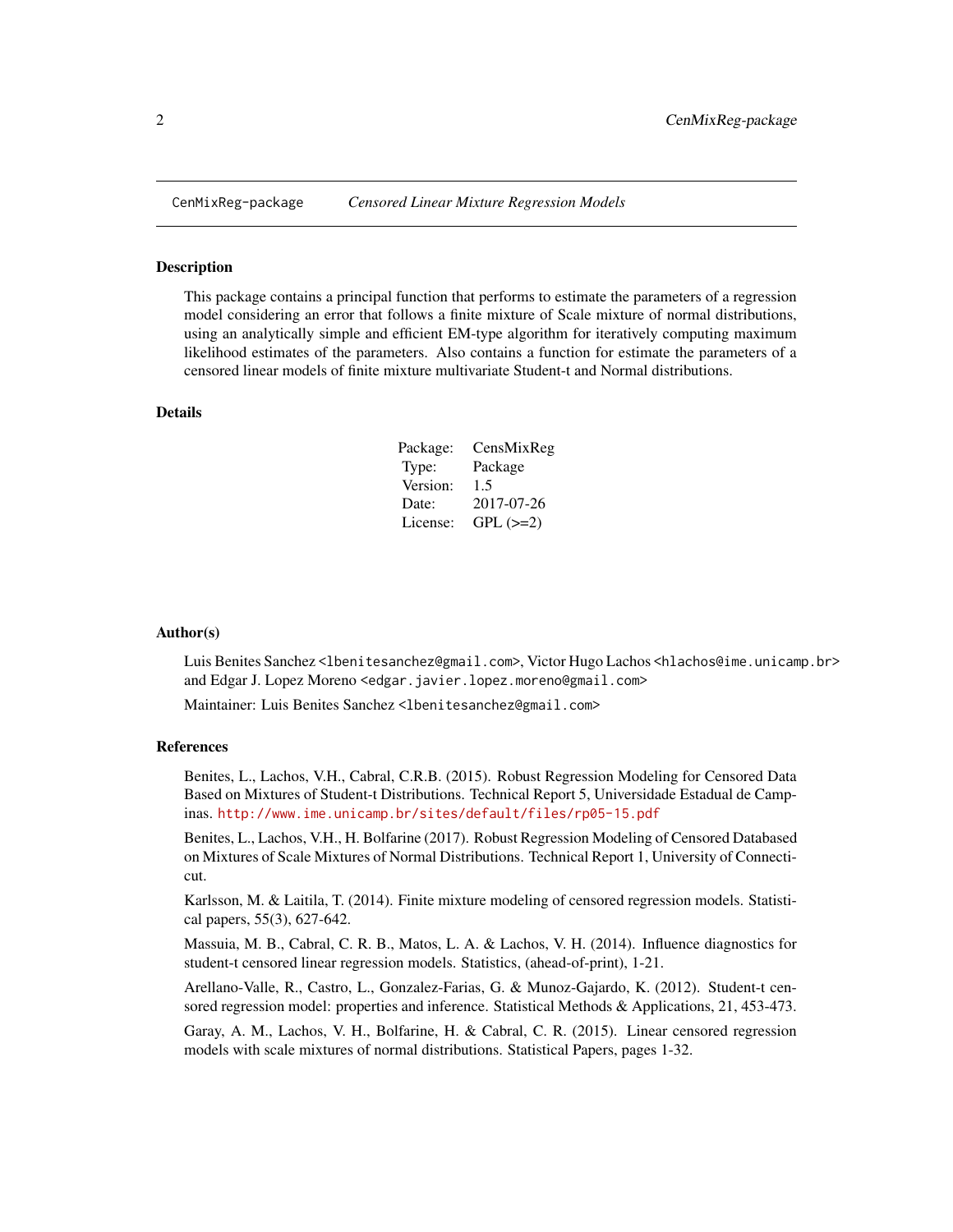#### <span id="page-2-0"></span>CensMmix 3

# See Also

[fm.smn.cr](#page-5-1)

# Examples

#See examples for the CensMixReg function linked above.

<span id="page-2-1"></span>CensMmix *Censored multivariate finite mixture model*

# Description

Performs a Finite Mixture Censored multivariate (FM-MC) Student-t and Normal distribution using using EM-type algorithm for iteratively computing maximum likelihood estimates of the parameters.

# Usage

CensMmix(cc, y, nu=3, mu=NULL, Sigma = NULL, pii = NULL, g = NULL, get.init = TRUE, criteria = TRUE, group = FALSE, family = "Normal", error = 0.0001, iter.max = 300, uni.Sigma = FALSE, obs.prob= FALSE, kmeans.param = NULL)

# Arguments

| cc       | Vector of censoring indicators. For each observation: 0 if non-censored, 1 if<br>censored.                                                                                              |
|----------|-----------------------------------------------------------------------------------------------------------------------------------------------------------------------------------------|
| У        | Vector of responses in case of right censoring.                                                                                                                                         |
| nu       | Initial value for the EM algorithm, nu it's degrees of freedom. Value of one size<br>1 (If Student's t)                                                                                 |
| mu       | Initial value for the EM algorithm. Each of them must be a vector of length<br>g. (the algorithm considers the number of components to be fitted based on the<br>size of these vectors) |
| Sigma    | a list of g arguments of matrices of initial values (dimension pxp) for the scale<br>parameters                                                                                         |
| pii      | Initial value for the EM algorithm. The vector of initial values (dimension g) for<br>the weights for each cluster. Must sum one!                                                       |
| g        | Numbers of components                                                                                                                                                                   |
| get.init | TRUE or FALSE. It indicates if the program (TRUE) is get the initial values or<br>if the user (FALSE) entered manually the initial values.                                              |
| criteria | It indicates if are calculated the criterion selection methods (AIC, BIC, EDC and<br>ICL)                                                                                               |
| group    | TRUE or FALSE.                                                                                                                                                                          |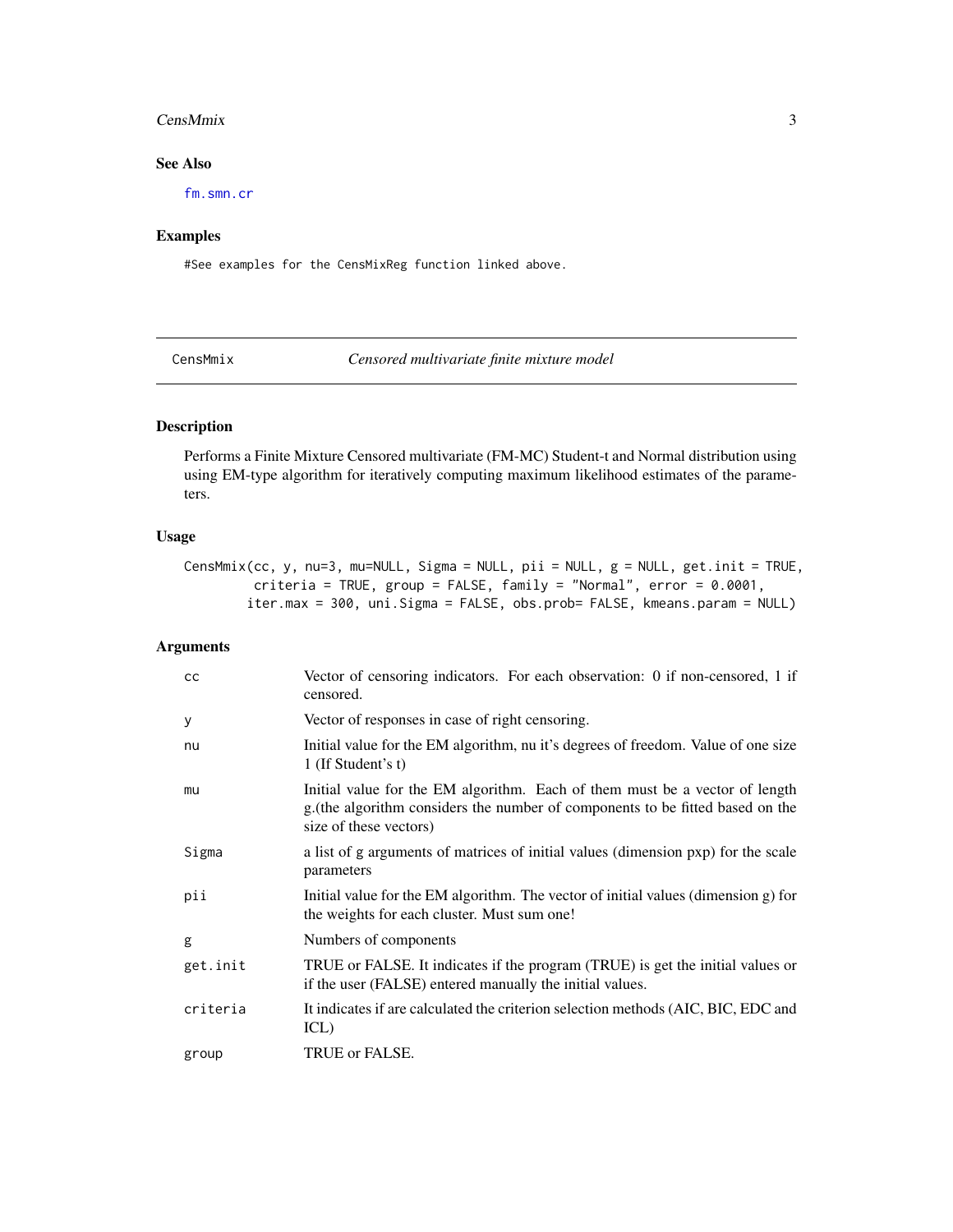<span id="page-3-0"></span>

| family       | "t": fits a t-student regression mixture for censured data or "Normal": fits a<br>Normal regression mixture censored data |
|--------------|---------------------------------------------------------------------------------------------------------------------------|
| error        | define the stopping criterion of the algorithm                                                                            |
| iter.max     | the maximum number of iterations of the EM algorithm                                                                      |
| uni.Sigma    | TRUE: if the covariance matrix are equals or FALSE if are not equal                                                       |
| obs.prob     | TRUE or FALSE.                                                                                                            |
| kmeans.param | Parameters for the k-means clustering algorithm                                                                           |

#### Author(s)

Luis Benites Sanchez <lbenitesanchez@gmail.com>, Victor Hugo Lachos <hlachos@ime.unicamp.br>, Edgar J. Lopez Moreno <edgar.javier.lopez.moreno@gmail.com>

#### References

Arellano-Valle, R. B., Castro, L., Gonzalez-Farias, G. & Munos Gajardo, K. (2012). Student-t censored regression model: properties and inference. Statistical Methods and Applications, 21(4), 453-473.

Dempster, A., Laird, N. & Rubin, D. (1977). Maximum likelihood from incomplete data via the EM algorithm. Journal of the Royal Statistical Society, Series B,39, 1-38.

Peel, D. & McLachlan, G. J. (2000). Robust mixture modelling using the t distribution. Statistics and Computing,10(4), 339-348.

Karlsson, M. & Laitila, T. (2014). Finite mixture modeling of censored regression models. Statistical Papers,55(3), 627-642.

Basso,R.M.,Lachos,V.H.,Cabral,C.R.B. & Ghosh,P. (2010). Robust mixture modeling based on scale mixtures of skew-normal distributions. Computational Statistics & Data Analysis, 54(12), 2926-2941.

Basford, K., Greenway, D.,McLachlan,G. & Peel,D. (1997). Standard errors of fitted component means of normal mixtures. Computational Statistics,12, 1-18.

#### See Also

[CensMmix](#page-2-1),[concentration](#page-4-1)

#### Examples

#See examples for the CensMmix function linked above.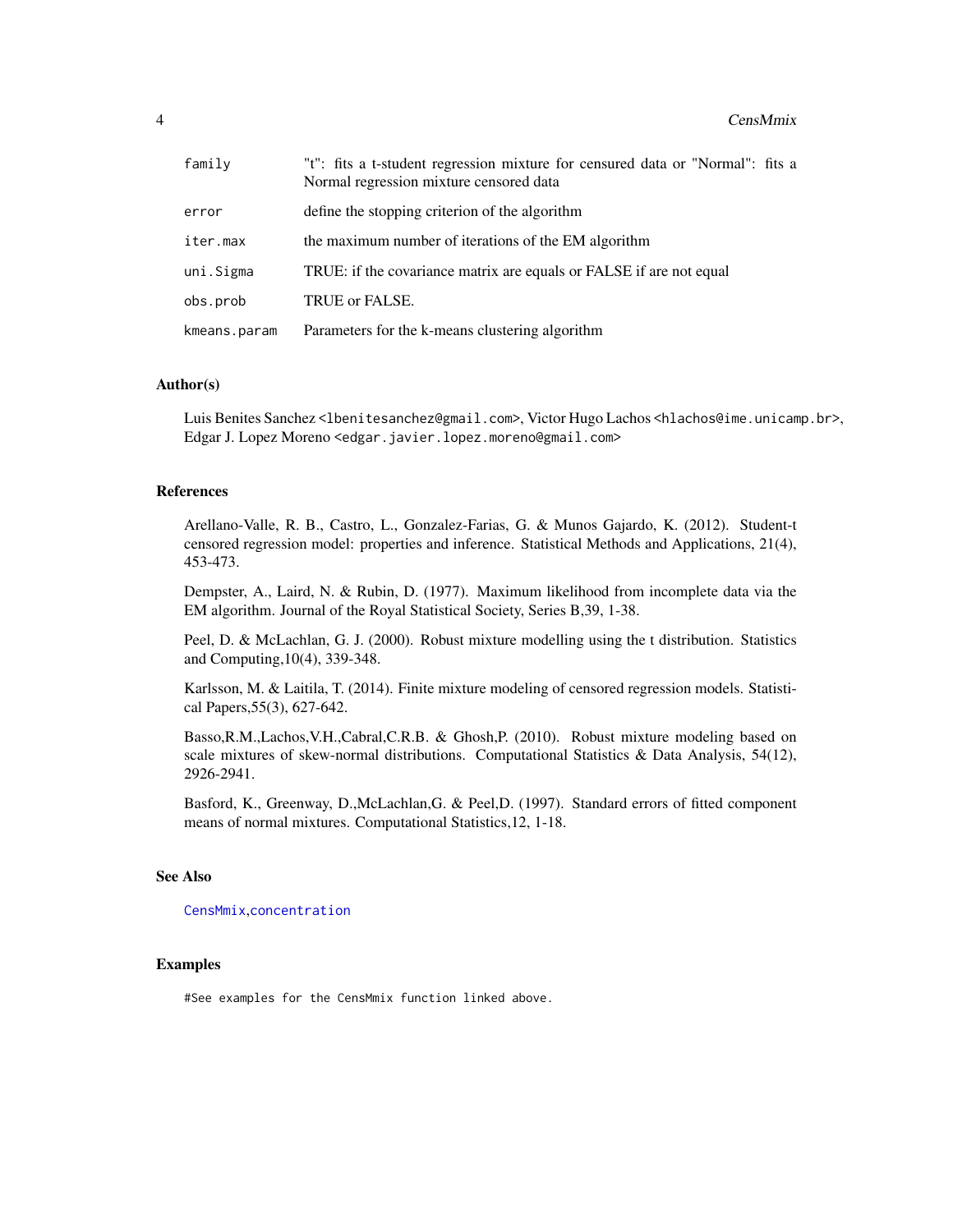<span id="page-4-1"></span><span id="page-4-0"></span>concentration *Concentration levels*

#### **Description**

The dataset corresponds to concentration levels of certain dissolved trace metals in freshwater streams across the Commonwealth of Virginia. This dataset consist of the concentration levels of the dissolved trace metals copper (Cu), lead (Pb), zinc (Zn), calcium (Ca) and magnesium (Mg) from 184 independent randomly selected sites in freshwater streams across Virginia. The Cu, Pb, and Zn concentrations are reported in ug/L of water, whereas Ca and Mg concentration are suitably reported in mg/L of water. Since the measurements are taken at different times, the presence of multiple limit of detection values are possible for each trace metal (VDEQ (2003)). The limit of detection but Cu and Pb is the 0.1ug/L, 1.0mg/L for Zn while Ca and Mg has limit of 0.5mg/L and 1.0mg/L. The percentage of left-censored values of 2.7% for (Ca), 4.9% for (Cu), 9.8% for (Mg) are small in comparison to 78.3% for (Pb) and 38.6% for  $(Zn)$ , also note that 17.9% of the streams had 0 nondetected trace metals, 39.1% had 1, 37.0% had 2, 3.8% had 3, 1.1% had 4 and 1.1% had 5.

#### Usage

data(concentration)

#### Format

concentration is a data frame with 184 cases (rows) with 5 variables (columns).

#### Details

For a complete description of data concentration levels see VDEQ (2003).

#### Source

Hoffman, H. & Johnson, R. (2014). Pseudo-likelihood estimation of multivariate normal parameters in the presence of left-censored data. Journal of Agricultural, Biological, and Environmental Statistics, pages 156-171.

VDEQ (2003). The quality of virginia non-tidal streams: First year report. VDEQ Technical Bulletin WQA/2002-2001, Office of Water Quality and Assessments, Virginia Department of Environmental Quality, pages 13-16.

# Examples

```
## Not run:
data(concentration)
p <- 5
y <- as.matrix(concentration[,1:p])
cc <- as.matrix(concentration[,(p+1):(2*p)])
fitN <- CensMmix(cc, y, nu=3, mu=NULL, Sigma = NULL, pii = NULL, g = 2,
```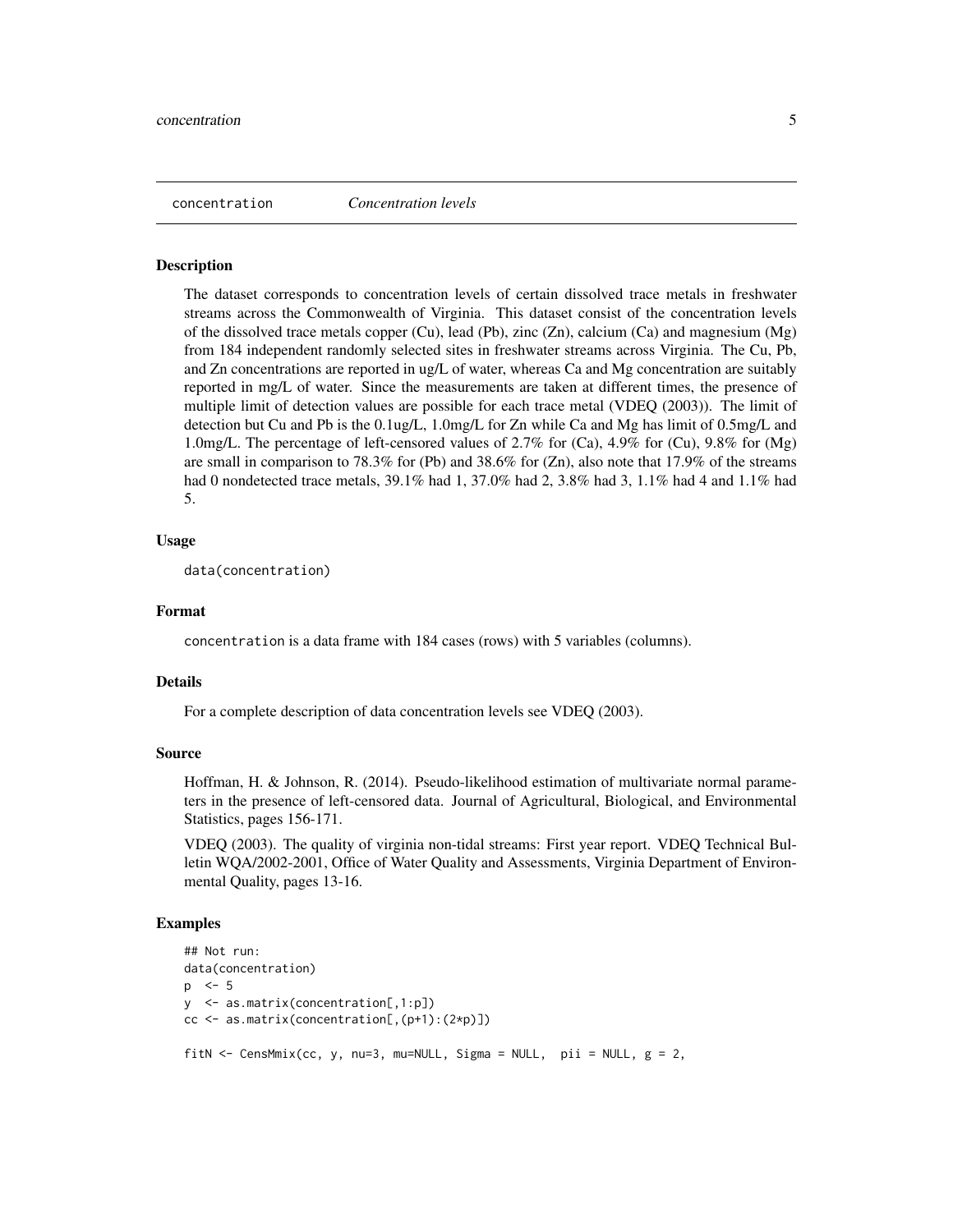<span id="page-5-0"></span>6 fm.smn.cr

```
get.init = TRUE, criteria = TRUE, group = TRUE,
                  family = "Normal", error = 0.00001, iter.max = 350,
                 uni.Sigma = TRUE, obs.prob= FALSE, kmeans.param = NULL)
#Standard error (SE)
fitN$res$SE
## End(Not run)
```
<span id="page-5-1"></span>fm.smn.cr *Censored linear mixture regression models*

# Description

Performs a Finite Mixture Censored (FM-CR) using using EM-type algorithm for iteratively computing maximum likelihood estimates of the parameters.

#### Usage

fm.smn.cr(cc, y, x1, Abetas = NULL, medj = NULL, sigma2 = NULL, pii = NULL, nu=NULL,  $g =$  NULL, family = "Normal", error = 0.00001, iter.max = 100, aitken = TRUE)

# Arguments

| cc       | Vector of censoring indicators. For each observation: 0 if non-censored, 1 if<br>censored.                                                                                                |
|----------|-------------------------------------------------------------------------------------------------------------------------------------------------------------------------------------------|
| У        | Vector of responses in case of right censoring.                                                                                                                                           |
| x1       | Matrix or vector of covariates.                                                                                                                                                           |
| Abetas   | Parameters of vector regression dimension $(p + 1)$ include intercept                                                                                                                     |
| medj     | Initial value for the EM algorithm. Each of them must be a vector of length<br>g. (the algorithm considers the number of components to be fitted based on the<br>size of these vectors)   |
| sigma2   | Initial value for the EM algorithm. Each of them must be a vector of length<br>g. (the algorithm considers the number of components to be adjusted based on<br>the size of these vectors) |
| pii      | Initial value for the EM algorithm. Each of them must be a vector of length<br>g. (the algorithm considers the number of components to be adjusted based on<br>the size of these vectors) |
| nu       | Initial value for the EM algorithm, nu it's degrees of freedom. Value of one size<br>1 (If Student's t)                                                                                   |
| g        | Numbers of components                                                                                                                                                                     |
| family   | "T": fits a t-student regression mixture for censured data or "Normal": fits a Nor-<br>mal regression mixture censored data or "Slash": fits a Slash regression mixture<br>censored data  |
| error    | define the stopping criterion of the algorithm                                                                                                                                            |
| iter.max | the maximum number of iterations of the EM algorithm                                                                                                                                      |
| aitken   | Aitken acceleration: TRUE or FALSE.                                                                                                                                                       |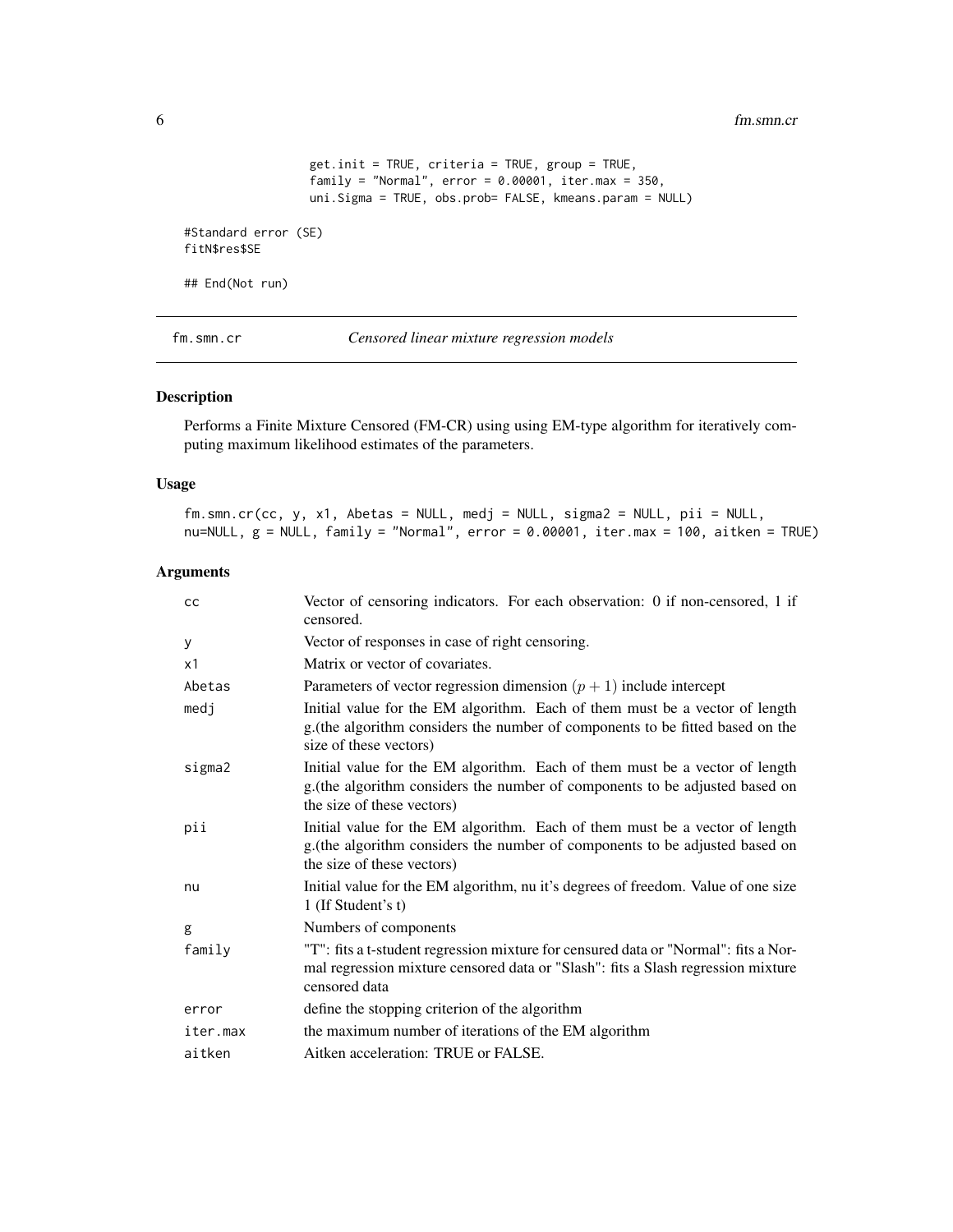#### <span id="page-6-0"></span>fm.smn.cr 7

#### Author(s)

Luis Benites Sanchez <lbenitesanchez@gmail.com>, Victor Hugo Lachos <hlachos@ime.unicamp.br>, Edgar J. Lopez Moreno <edgar.javier.lopez.moreno@gmail.com>

#### References

Benites, L., Lachos, V.H., Cabral, C.R.B. (2015). Robust Regression Modeling for Censored Data Based on Mixtures of Student-t Distributions. Technical Report 5, Universidade Estadual de Campinas. <http://www.ime.unicamp.br/sites/default/files/rp05-15.pdf>

Karlsson, M. & Laitila, T. (2014). Finite mixture modeling of censored regression models. Statistical papers, 55(3), 627-642.

Massuia, M. B., Cabral, C. R. B., Matos, L. A. & Lachos, V. H. (2014). Influence diagnostics for student-t censored linear regression models. Statistics, (ahead-of-print), 1-21.

Arellano-Valle, R., Castro, L., Gonzalez-Farias, G. & Munoz-Gajardo, K. (2012). Student-t censored regression model: properties and inference. Statistical Methods & Applications, 21, 453-473.

Garay, A. M., Lachos, V. H., Bolfarine, H. & Cabral, C. R. (2015). Linear censored regression models with scale mixtures of normal distributions. Statistical Papers, pages 1-32.

Arellano-Valle, R. B., Castro, L., Gonzalez-Farias, G. & Munos Gajardo, K. (2012). Student-t censored regression model: properties and inference. Statistical Methods and Applications, 21(4), 453-473.

Dempster, A., Laird, N. & Rubin, D. (1977). Maximum likelihood from incomplete data via the EM algorithm. Journal of the Royal Statistical Society, Series B,39, 1-38.

Peel, D. & McLachlan, G. J. (2000). Robust mixture modelling using the t distribution. Statistics and Computing,10(4), 339-348.

Karlsson, M. & Laitila, T. (2014). Finite mixture modeling of censored regression models. Statistical Papers,55(3), 627-642.

Basso,R.M.,Lachos,V.H.,Cabral,C.R.B. & Ghosh,P. (2010). Robust mixture modeling based on scale mixtures of skew-normal distributions. Computational Statistics & Data Analysis,  $54(12)$ , 2926-2941.

Basford, K., Greenway, D.,McLachlan,G. & Peel,D. (1997). Standard errors of fitted component means of normal mixtures. Computational Statistics,12, 1-18.

#### See Also

[fm.smn.cr](#page-5-1),[wage.rates](#page-12-1)

#### Examples

#See examples for the CensMixReg function linked above.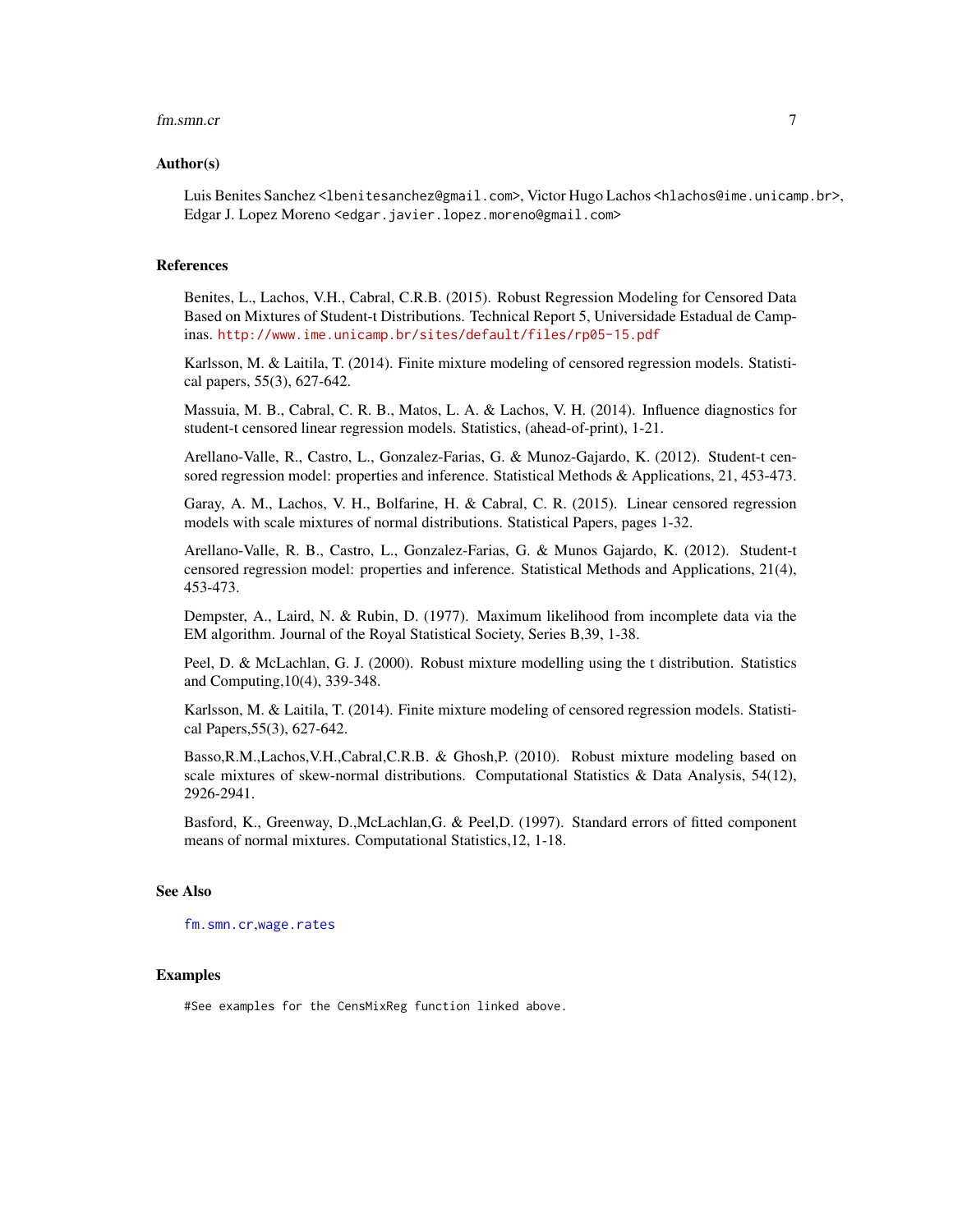<span id="page-7-1"></span><span id="page-7-0"></span>

# Description

Performs a Finite Mixture Regression (FMR) with censored based in the SMN using EM-type algorithm for iteratively computing maximum likelihood estimates of the parameters.

## Usage

```
fmr.smn.cr(cc, y, x, Abetas = NULL, sigma2 = NULL, pii = NULL, nu=NULL, g = NULL,
             family = "Normal", error = 0.00001, iter.max = 100)
```
# Arguments

| cc       | Vector of censoring indicators. For each observation: 0 if non-censored, 1 if<br>censored.                                                                                                                                                                            |
|----------|-----------------------------------------------------------------------------------------------------------------------------------------------------------------------------------------------------------------------------------------------------------------------|
| у        | Vector of responses in case of right censoring.                                                                                                                                                                                                                       |
| X        | Matrix or vector of covariates for each component                                                                                                                                                                                                                     |
| Abetas   | Parameters of vector regression dimension $(p_i + 1)$ include or not intercept,<br>$j=1,,G$                                                                                                                                                                           |
| sigma2   | Initial value for the EM algorithm. Each of them must be a vector of length<br>g. (the algorithm considers the number of components to be adjusted based on<br>the size of these vectors)                                                                             |
| pii      | Initial value for the EM algorithm. Each of them must be a vector of length<br>g. (the algorithm considers the number of components to be adjusted based on<br>the size of these vectors)                                                                             |
| nu       | Initial value for the EM algorithm, nu it's degrees of freedom. Value of one size<br>1 (If Student's t or Slash) or size 2 (if Contaminated Normal)                                                                                                                   |
| g        | Numbers of components                                                                                                                                                                                                                                                 |
| family   | "T": fits a t-student regression mixture for censured data or "Normal": fits a Nor-<br>mal regression mixture censored data or "Slash": fits a Slash regression mixture<br>censored data or "NormalC": fits a Contaminated Normal regression mixture<br>censored data |
| error    | define the stopping criterion of the algorithm                                                                                                                                                                                                                        |
| iter.max | the maximum number of iterations of the EM algorithm                                                                                                                                                                                                                  |

# Author(s)

Luis Benites Sanchez<lbenitesanchez@gmail.com>, Victor Hugo Lachos <hlachos@ime.unicamp.br>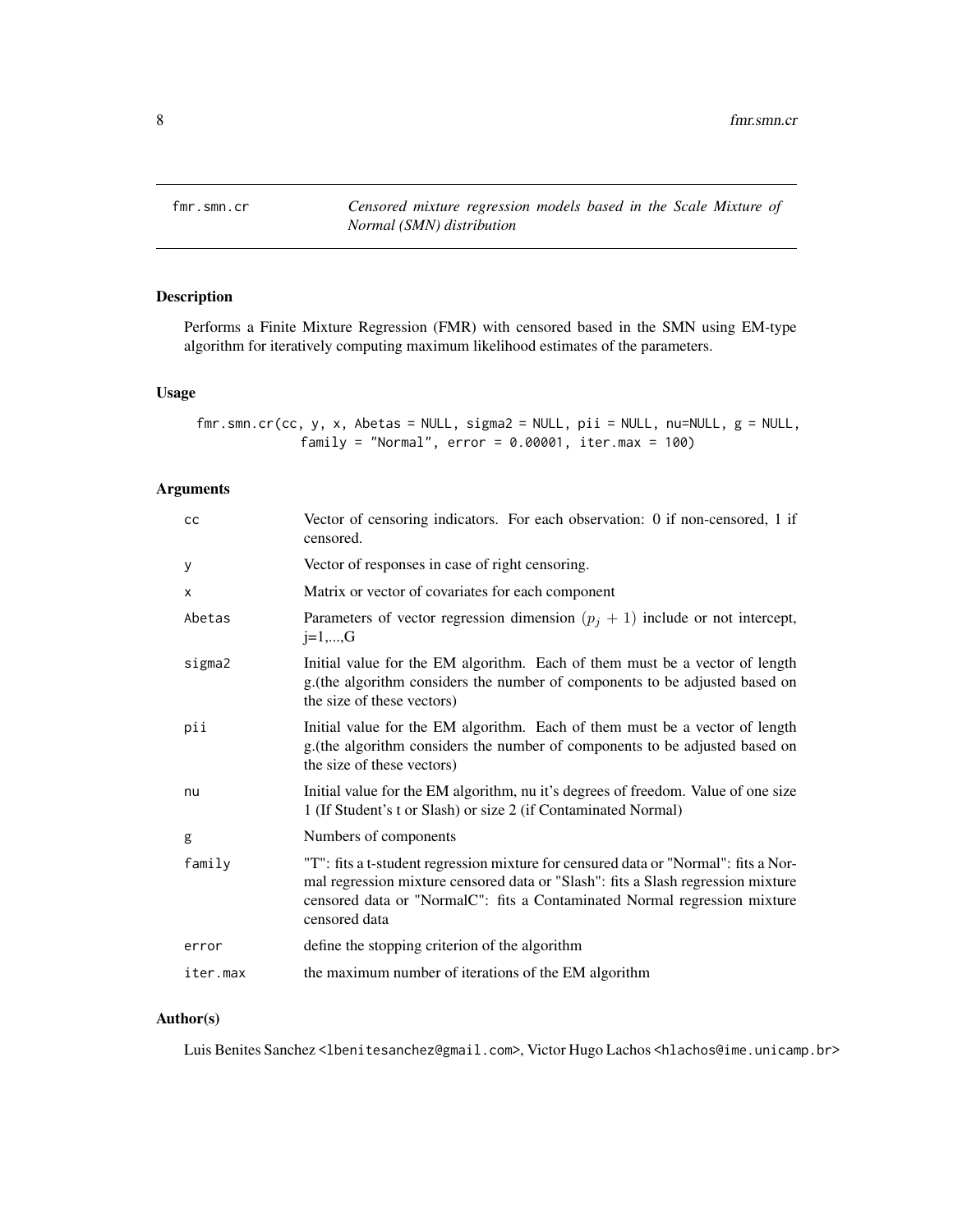# <span id="page-8-0"></span>imm.fm.smn.cr 9

# References

Zeller, C. B., Cabral, C. R. B. and Lachos, V. H. (2016). Robust mixture regression modeling based on scale mixtures of skew-normal distributions. Test, 25, 375-396.

# See Also

[fmr.smn.cr](#page-7-1),[wage.rates](#page-12-1)

#### Examples

#See examples for the fmr.smn.cr function linked above.

imm.fm.smn.cr *Information matrix*

# Description

Calculate the information matrix of returned analysis based on the model family choice (univariate case,  $p=1$ ).

#### Usage

imm.fm.smn.cr(cc, y,x1,model)

#### Arguments

|               | Vector of responses in case of right censoring.                                            |
|---------------|--------------------------------------------------------------------------------------------|
| x1            | Matrix or vector of covariates.                                                            |
| <sub>CC</sub> | Vector of censoring indicators. For each observation: 0 if non-censored, 1 if<br>censored. |
| model         | a variable returned by fm. smn. cr                                                         |

#### Value

Estimate the Information Matrix of the parameters.

# Author(s)

Luis Benites Sanchez<lbenitesanchez@gmail.com>, Victor Hugo Lachos <hlachos@ime.unicamp.br>, Edgar J. Lopez Moreno <edgar.javier.lopez.moreno@gmail.com>

#### See Also

[fm.smn.cr](#page-5-1)

#### Examples

## see \code{\link{wage.rates}}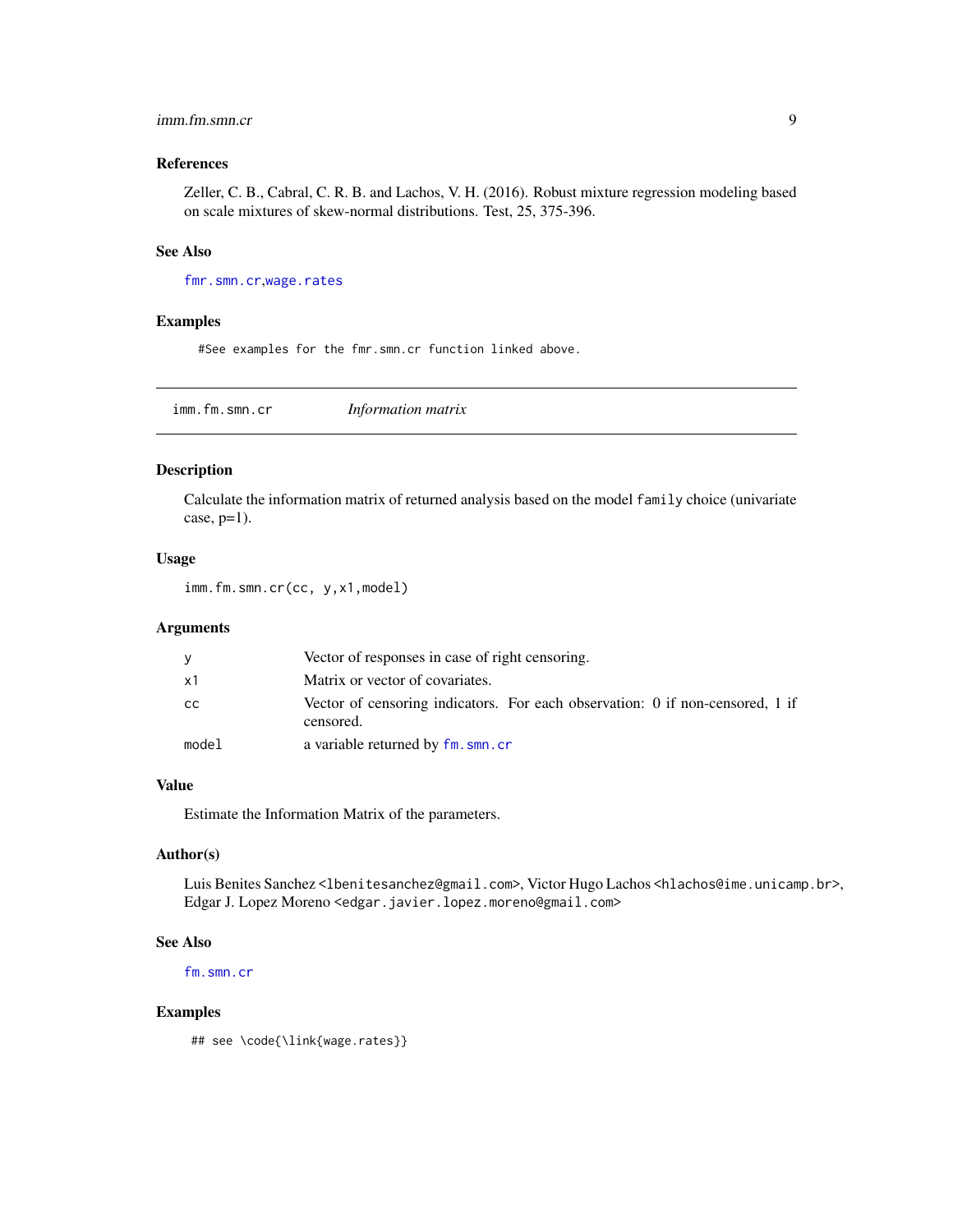<span id="page-9-0"></span>initial.values.fm.smn.cr

*Initial values for the FMR-SMN-CR*

# Description

Obtained the initial values for the parameter beta\_j,sigma\_j, p\_j and nu the SMN distribution.

# Usage

```
initial.values.fm.smn.cr(cc, y, x, g=2, algorithm="k-medoids", family="T",
lower=1, upper=20, space=0.1, plotLog = TRUE, searchNU=TRUE, printNU=TRUE,
 saveFigure = FALSE)
```
# Arguments

| Vector of censoring indicators. For each observation: 0 if non-censored, 1 if<br>censored. |
|--------------------------------------------------------------------------------------------|
| Vector of responses in case of right censoring.                                            |
| Matrix or vector of covariates for each component                                          |
| Numbers of components                                                                      |
| It indicates the algorithm: "trim-kmeans", "MinMax_kmeans", "k-means" and<br>"k-medoids"   |
| "T", "Normal", "Slash" or "NormalC"                                                        |
| lower value of the search of the nu or gamma parameter                                     |
| upper value of the search of the nu or gamma parameter                                     |
| number: increment of the sequence                                                          |
| TRUE or FALSE the figure of profile.                                                       |
| TRUE or FALSE the search the nu or gamma parameter                                         |
| TRUE or FALSE the print the nu or gamma parameter                                          |
| TRUE or FALSE save the figure of profile                                                   |
|                                                                                            |

# Examples

#See examples for the wage.rates function linked above.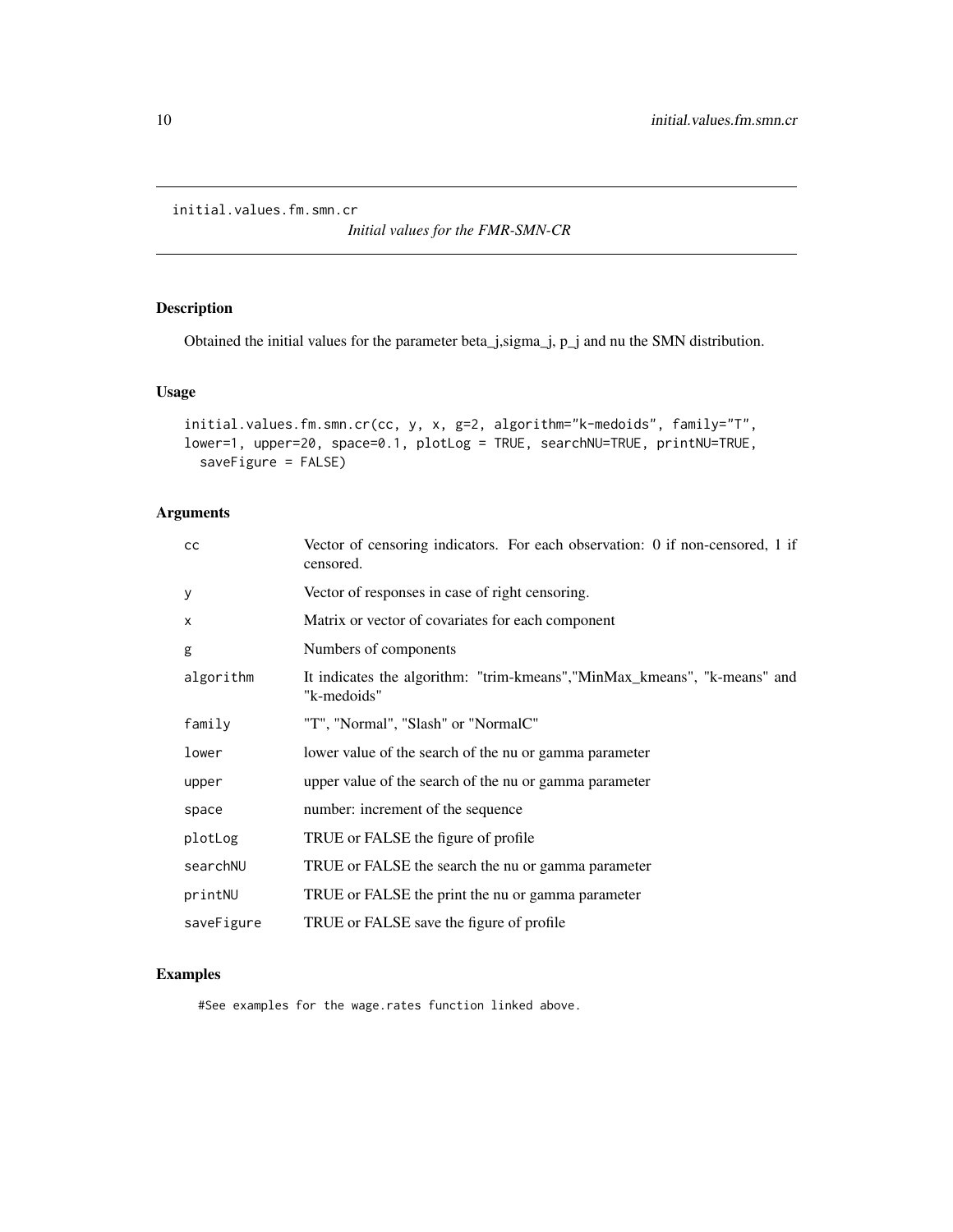<span id="page-10-0"></span>initial.values.fmr.smn.cr

*Initial values for the FMR-SMN-CR*

# Description

Obtained the initial values for the parameter beta\_j,sigma\_j, p\_j and nu the SMN distribution.

# Usage

```
initial.values.fmr.smn.cr(cc, y, x, g=2, algorithm="k-medoids", family="T",
lower=1, upper=20, space=0.1, plotLog = TRUE, searchNU=TRUE, printNU=TRUE,
saveFigure = FALSE)
```
# Arguments

| cc         | Vector of censoring indicators. For each observation: 0 if non-censored, 1 if<br>censored. |
|------------|--------------------------------------------------------------------------------------------|
| У          | Vector of responses in case of right censoring.                                            |
| X          | Matrix or vector of covariates for each component                                          |
| g          | Numbers of components                                                                      |
| algorithm  | It indicates the algorithm: "trim-kmeans", "MinMax_kmeans", "k-means" and<br>"k-medoids"   |
| family     | "T", "Normal", "Slash" or "NormalC"                                                        |
| lower      | lower value of the search of the nu or gamma parameter                                     |
| upper      | upper value of the search of the nu or gamma parameter                                     |
| space      | number: increment of the sequence                                                          |
| plotLog    | TRUE or FALSE the figure of profile                                                        |
| searchNU   | TRUE or FALSE the search the nu or gamma parameter                                         |
| printNU    | TRUE or FALSE the print the nu or gamma parameter                                          |
| saveFigure | TRUE or FALSE save the figure of profile                                                   |

# Examples

#See examples for the wage.rates function linked above.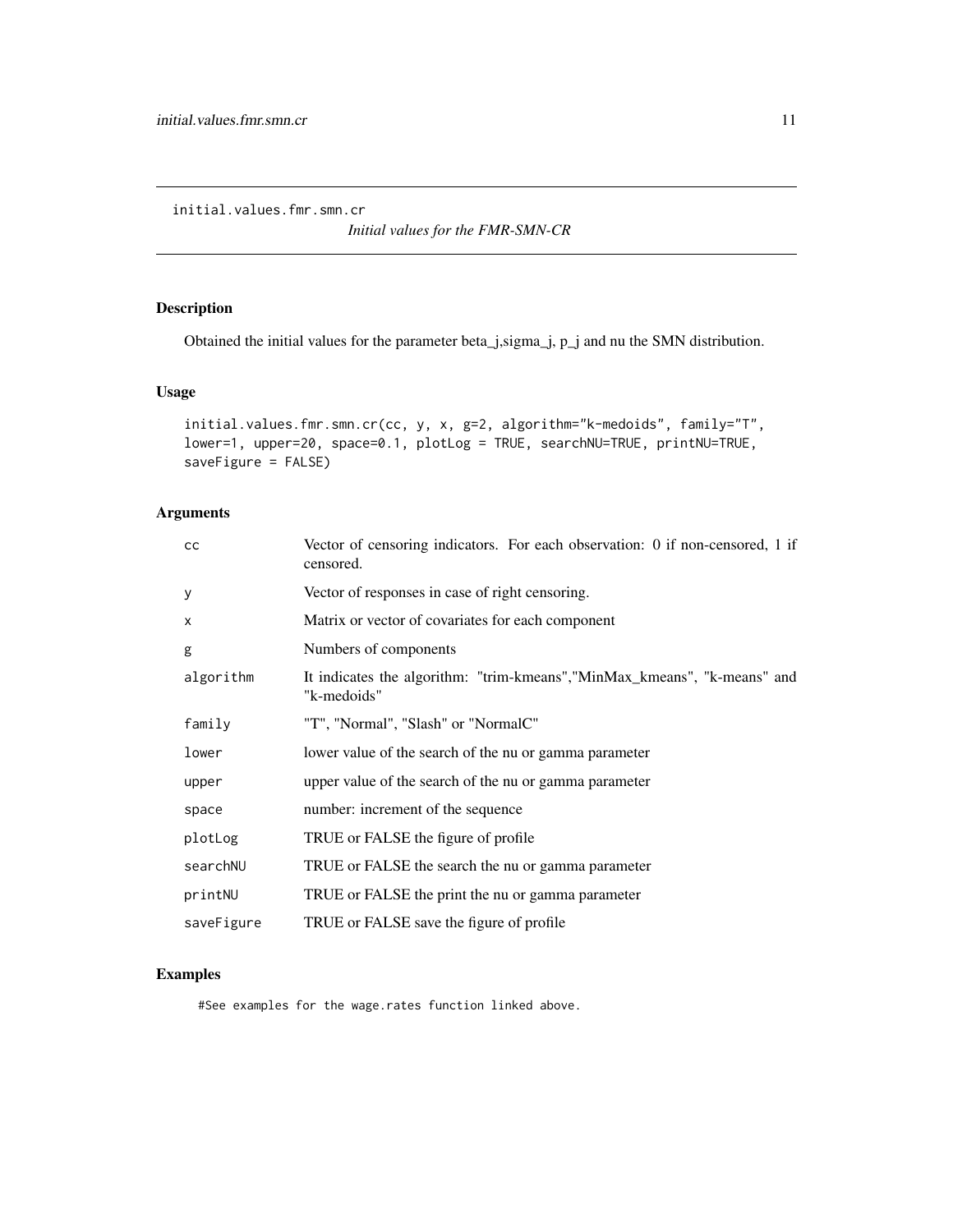<span id="page-11-0"></span>

# Description

Random generator of multivariate FM-SMSN distributions.

## Usage

rmmixcr(n, pii, mu, Sigma, shape, nu, percCensu, family)

# Arguments

| n         | number of observations                                                                              |
|-----------|-----------------------------------------------------------------------------------------------------|
| pii       | a vector of weights for the mixture (dimension of the number g of clusters).<br>Must sum to one!    |
| mu        | a list of g lists with each list containing the necessary parameters of the selected<br>family      |
| Sigma     | a list of g arguments of matrices of initial values (dimension pxp) for the scale<br>parameters.    |
| shape     | a list of g arguments of vectors of initial values (dimension p) for the skewness<br>parameters.    |
| nu        | nu it's degrees of freedom.                                                                         |
| percCensu | Matrix of censoring indicators. For each observation: 0 if non-censored, 1 if<br>censored.          |
| family    | distribution family to be used in fitting ("t", "Skew.t", "Skew.slash", "Skew.normal",<br>"Normal") |

# Author(s)

Luis Benites Sanchez <lbenitesanchez@gmail.com>, Victor Hugo Lachos <hlachos@ime.unicamp.br>, Edgar J. Lopez Moreno <edgar.javier.lopez.moreno@gmail.com>

### See Also

[smsn.mmix](#page-0-0)

# Examples

```
mu <- Sigma <- shape <- family <- list()
mu[[1]] <- c(-3,-1)
mu[[2]] <- c(2,3)
Sigma[[1]] <- matrix(c(8,1,1,5.5), 2,2)
Sigma[[2]] <- matrix(c(2,1,1,2.5), 2,2)
family[[1]] <- "Skew.t"
family[[2]] <- "Skew.normal"
```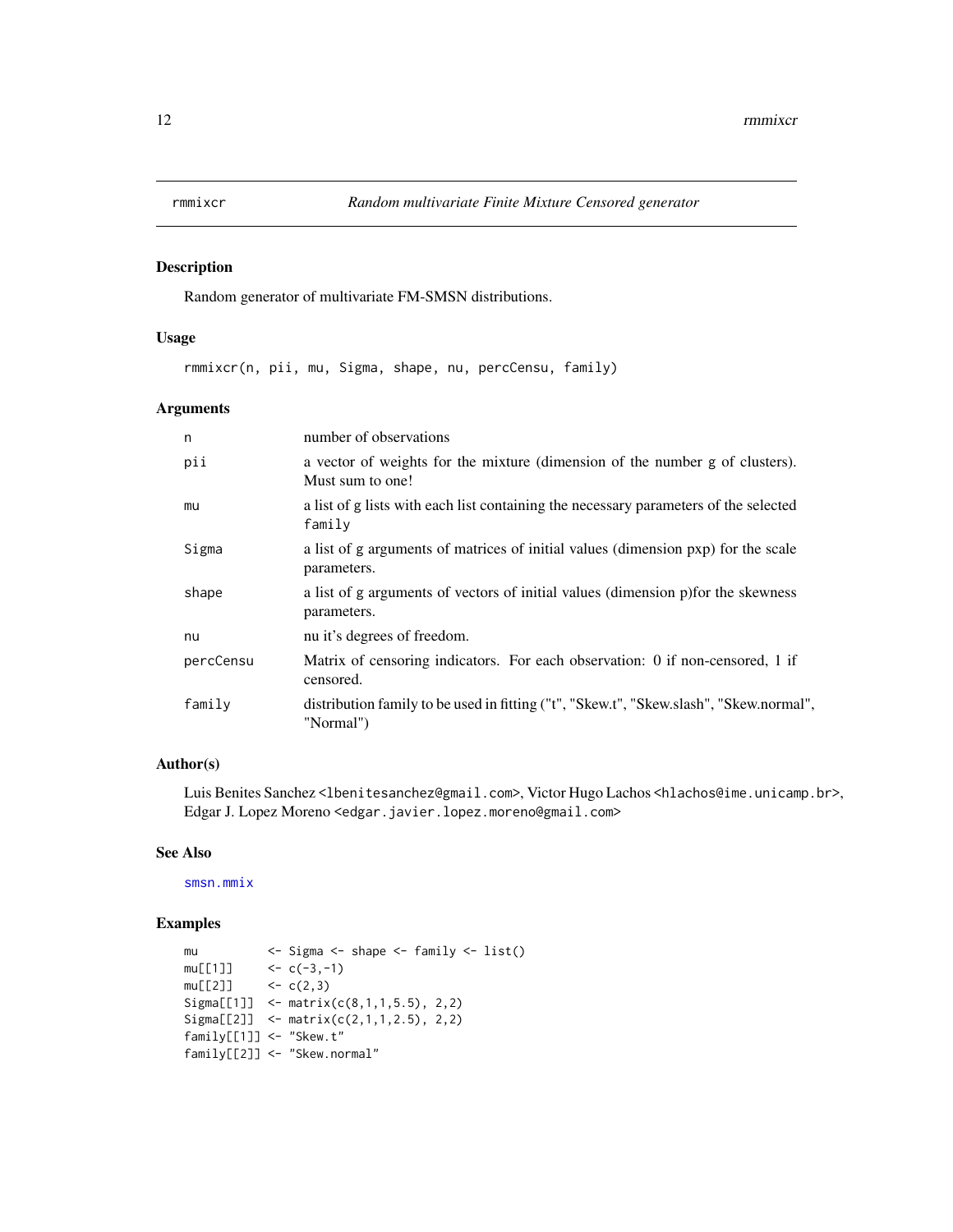# <span id="page-12-0"></span>wage.rates 13

```
shape[[1]] <- c(4,5)shape[[2]] <- c(1,1)
nu <- c(3,3)<br>pii <- c(0.65
           \leftarrow c(0.65, 0.35)percCensu <- c(0.15,0.15)
data <- rmmixcr(100, pii , mu , Sigma, shape, nu, percCensu, family)
```
<span id="page-12-1"></span>wage.rates *Wage Rates of 753 Women*

#### Description

Wage rates of 753 married white women with left censoring.

#### Usage

data(wage.rates)

#### Format

A data frame with 753 observed wage rates of married white women in 1975. Some wage rates are set equal to zero, this means that those wives did not work in 1975, therefore, these observations are considered left censored at zero.

 $\text{inlf} = 1$  if in labor force, 1975 hours hours worked, 1975 **kidslt6** # kids  $< 6$  years kidsge6 # kids 6-18 age woman's age in yrs educ years of schooling wage estimated wage from earns., hours huseduc husband's years of schooling faminc family income, 1975 motheduc mother's years of schooling fatheduc father's years of schooling unem unem. rate in county of resid.  $city =1$  if live in SMSA exper actual labor mkt exper nwifeinc (faminc - wage\*hours)/1000 expersq exper^2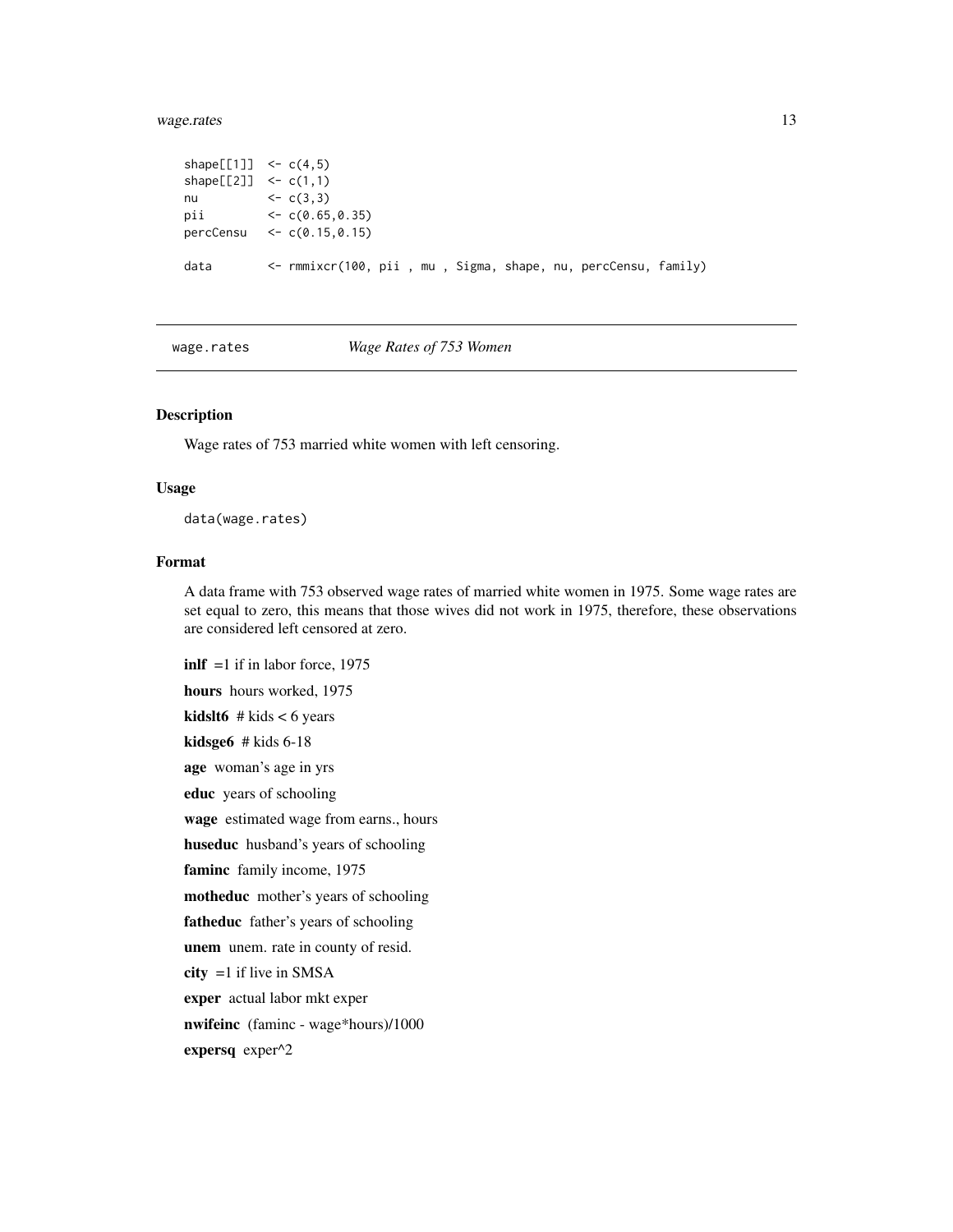#### Source

Mroz, T.A. 1987. "The sensitivity of an empirical model of married women's hours of work to economic and statistical assumptions".

#### Examples

```
#Load the data
data(wage.rates)
#Set the response y and covariate x
y <- wage.rates$wage
x1 <- cbind(1,wage.rates$age,wage.rates$educ,wage.rates$hours/1000)
cc <- c(rep(0,428),rep(1,325))
########################################################################
#Example for regression modelling of censored data based on
#Mixtures of Scale Mixtures of Normal (SMN) distributions
########################################################################
#Obtain the initial values
initial <- initial.values.fm.smn.cr(cc, y,x1,g=2,algorithm="k-means"
 ,family="T",lower=1,upper=20,space=1,plotLog = TRUE,searchNU=TRUE,
printNU=FALSE, saveFigure = FALSE)
##Fits a left mixture censored Student-t model to the data
fitT <- fm.smn.cr(cc, y, x1, Abetas = initial$Abetas, medj = initial$medj
 , sigma2 = initial$sigma2, pii = initial$pii, nu=initial$nu, g = 2,
family = T, error = 0.0001, iter.max = 500)
##Fits a left mixture censored Normal model to the data
fitN <- fm.smn.cr(cc, y, x1, Abetas = initial$Abetas, medj = initial$medj
 , sigma2 = initial$sigma2, pii = initial$pii, nu=initial$nu, g = 2,
family = "Normal", error = 0.0001, iter.max = 500)
######################################################################
#Example for finite mixture of regression models for censored data
#based on scale mixtures of modelling of censored data based on
#Mixtures of SMN distributions
######################################################################
#Obtain the initial values
initial <- initial.values.fmr.smn.cr(cc, y,x1,g=2,algorithm="k-means"
,family="T",lower=1,upper=20,space=1,plotLog = TRUE,searchNU=TRUE,
printNU=FALSE, saveFigure = FALSE)
##Fits a left mixture censored Student-t model to the data
fitT <- fmr.smn.cr( cc, y, x1, Abetas = initial$Abetas,
sigma2 = initial$sigma2, pii = initial$pii, nu=initial$nu,
g = 2, family = "T", error = 10^-4, iter.max = 500)
##Fits a left mixture censored Normal model to the data
fitN <- fmr.smn.cr(cc, y, x1, Abetas = initial$Abetas,
sigma2 = initial$sigma2, pii = initial$pii, nu=initial$nu,
```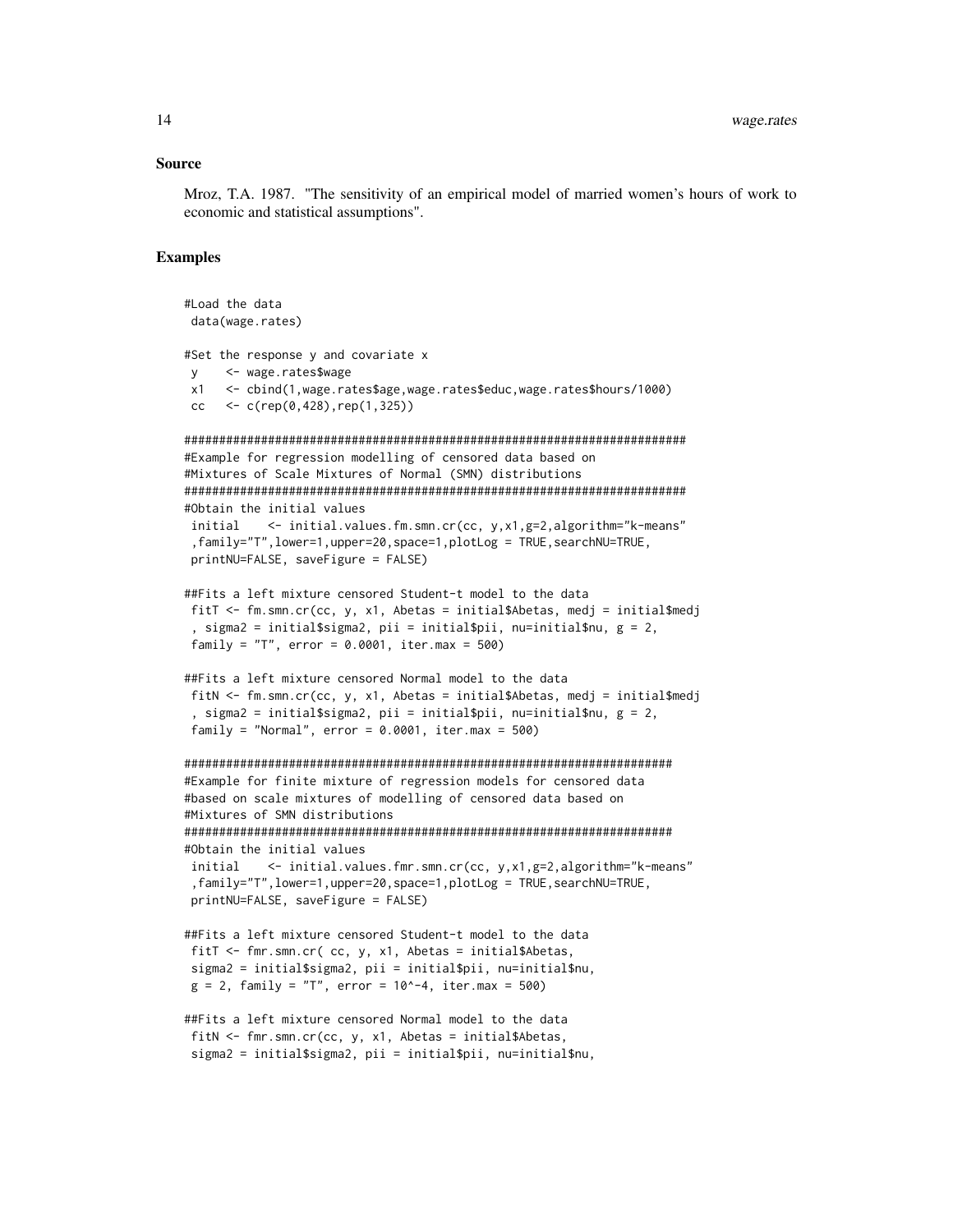# wage.rates 15

 $g = 2$ , family = "Normal", error = 10^-4, iter.max = 500)